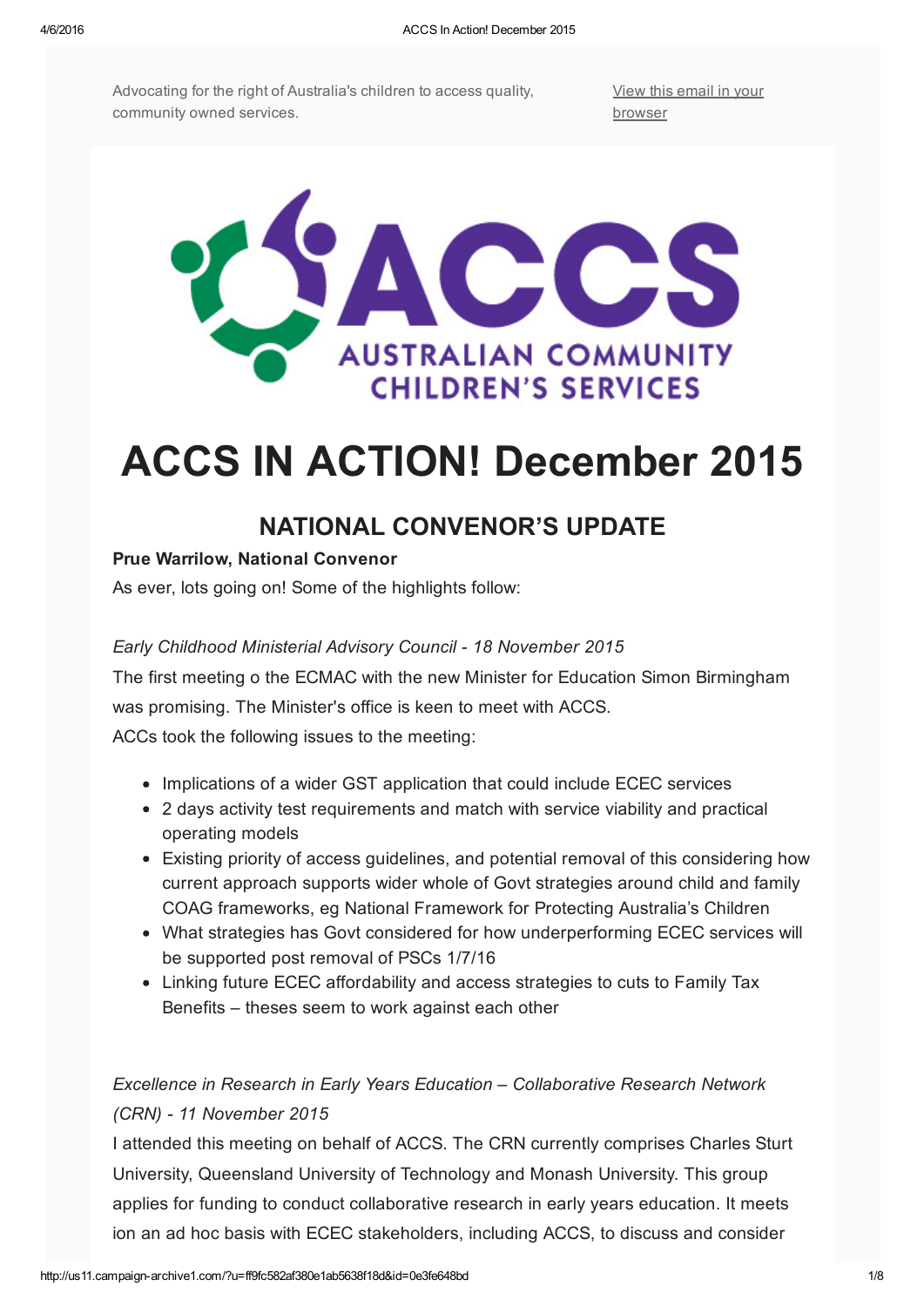challenges facing ECEC services in the future and what a research agenda might look around these challenges.

A key focus of the day was considering opportunities for children aged from birth to 3 years and what education looks like for this age group. It is a great opportunity to help influence ECEC research agenda in Australia.

Attendees included large not-for-profit children's services providers, state and Commonwealth government representatives, state and National advocacy in lobby groups, relevant unions and related research centres.

#### *Regular Stakeholder meeting with ACECQA – 14 September 2015*

Kim Bertino (NSW branch) and I attended this meeting. ACECQA meets with ECEC stakeholders individually about every six months and this was one of our regular catch ups. On the agenda were the following items will stop

- ACECQA update / issues for discussion RIS/COAG review; update from completed workshops and upcoming second round
- ACCS update / issues for discussion Assessment and rating visits in each state and territory; Differences in quality ratings by sector – NFP and profit; Practicums for undergraduate early childhood teacher degrees
- Other business Assessment and data reporting developments; Update on NQA ITS release; Update on communications for ratios changes on 1 January

This was a fruitful meeting with discussion around the agenda items. Thanks to ACCS members who provided feedback for our agenda for ACECQA.

## *Coalition of Children's Services Peaks 23 November 2015*

This Coalition comprises the national peak bodies that used to meet as a National Children's Services Forum (NCSF). NCSF members felt it was beneficial to continue meeting to discuss important ECEC issues. The Coalition builds on the collaborative relationship and goodwill that was developed previously and focuses on all children getting the best start in life through ECEC from birth to 12 years; and ECEC services provide the best interests and rights of children in a responsive, inclusive, quality and affordable way.

This recent meeting focused on the current Childcare Package including a briefing from the Department of Education, and update on where the nanny trial was up to, and is in discussions regarding the Federation White Paper.

#### *Early Learning Everyone Benefits*

It is anticipated there will be a meeting of the campaign reference group sometime before the end of December. ACCS is part of this group.

#### EARLY YEARS RESEARCH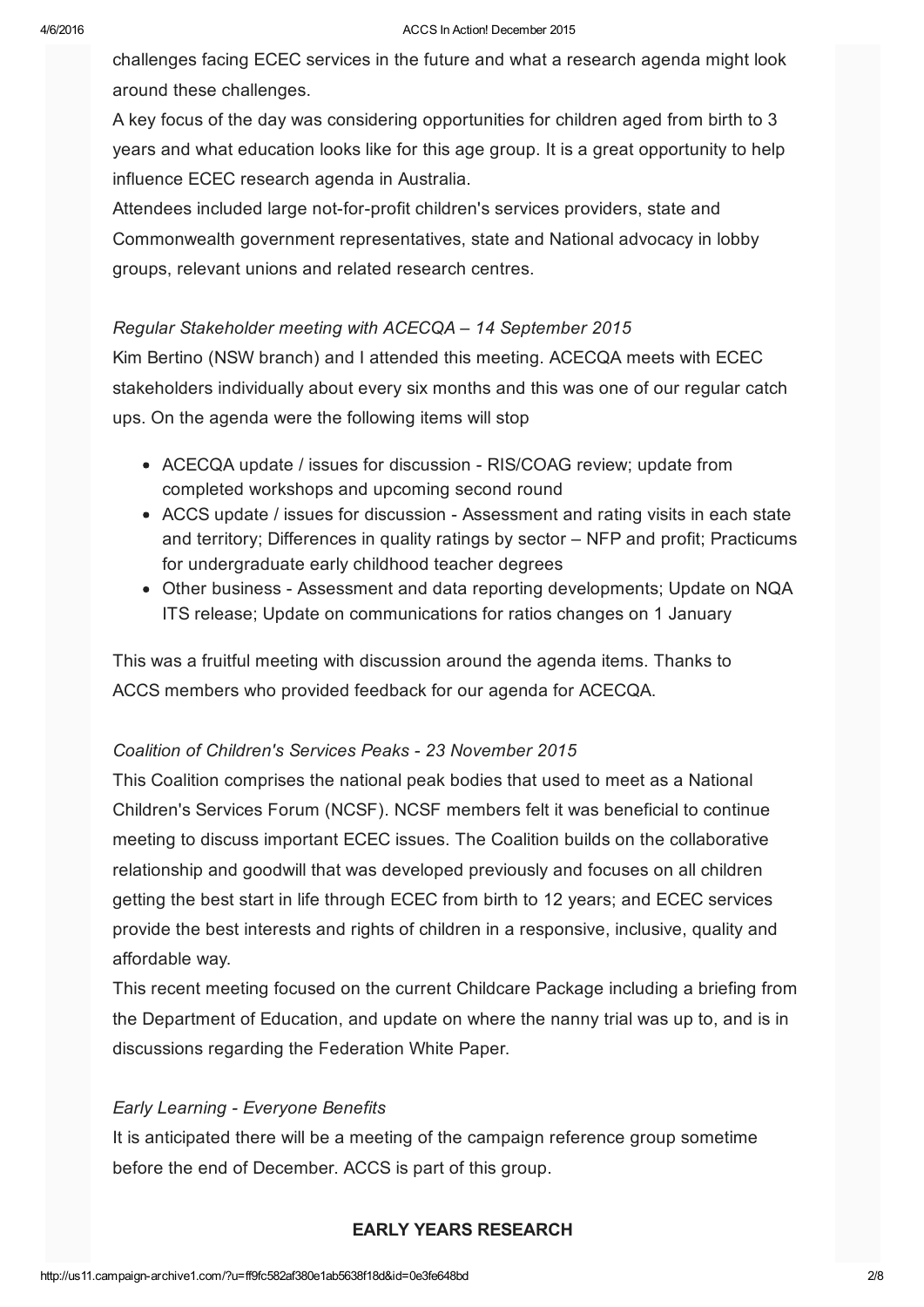#### 4/6/2016 ACCS In Action! December 2015

ACCS has published the national report on the third wave of the Trends In Community Children's Services Survey, 2014. It is now available [here](http://%20http//www.cccinc.org.au/accs/trends-in-community-childrens-services-survey-357). The key findings are summarised below.

The national executive is now seeking sponsorship for the next wave of the TICCSS research, to monitor how the community children's services sector is responding to the next phase of quality improvement in 2016, the requirement for educator to child ratios of 1:11 for children aged 3-5 years.

As reported above, ACCS participated in a collaborative research network with a number of universities, early childhood peak bodies and others in the sector, to help shape the academic research agenda. ACCS also contributed to national research by ANU on the influence of national peak bodies.

#### Key findings in the 2014 TICCSS

- No decline in utilisation or waiting times
- Services are meeting the higher ratio of educators to children and many are exceeding the ratio for children under 2
- The workforce continues to be stable and there are fewer staff vacancies
- There is a stronger culture of study to improve qualifications, a reduction in the proportion of educators with no early childhood qualifications and an increase in the proportion with Diploma qualifications
- Services are finding it easier to recruit for all qualification levels
- Fee increases are within normal operating limits
- The number of waivers exempting services from meeting quality standards has not increased
- More services are reporting a reduced workload from National Quality Framework

However there has been some deterioration since the 2012 waves of Trends in Community Children's Services Survey:

- The number of vulnerable children is increasing as is the range of vulnerabilities
- Inadequate wages for educators has become more problematic for services
- More services are experiencing negative responses from families to fee increases, despite the increases being modest

#### ACCS PREPARES FOR THE NEXT FEDERAL ELECTION

ACCS held a highly productive face-to-face meeting of the National Council in Sydney in early November, to develop our campaign for next year's federal election. Brian Babbington of Families Australia provided a provocative address, which challenged how ACCS has conducted its political campaigns in the past and gave valuable food for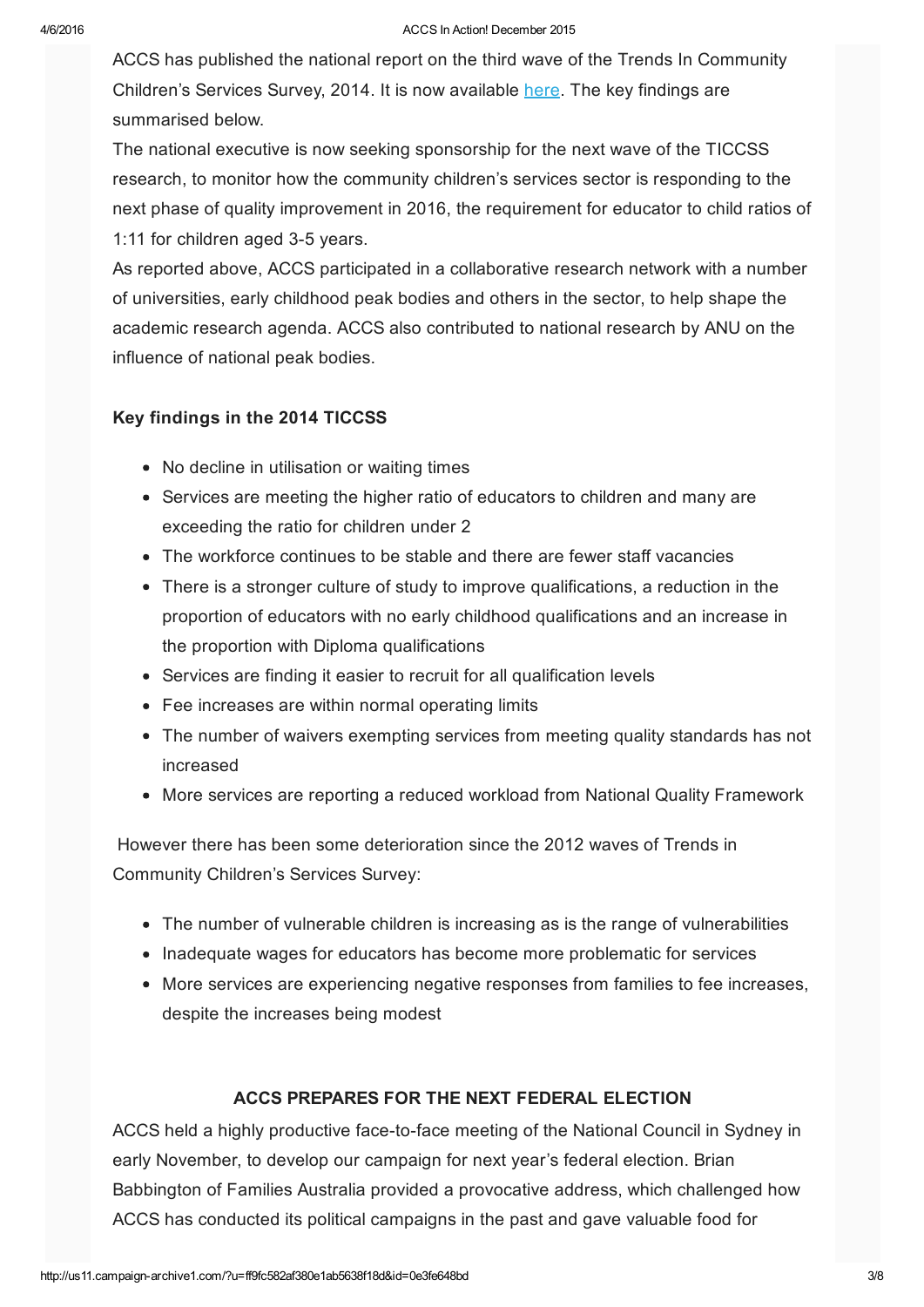thought.

As a result, ACCS is developing a fresh approach to the next election, focussing on headline issues that are under consideration by the major parties, including taxation (no GST on fees for children's services), investment in a skilled professional workforce and no children in detention.

## State and Territory Branches Gearing Up for the ACCS Campaign to influence the next Federal Election

ACCS is getting ready to once again bring the voice of the not-for-profit community children's services sector into the policy mix for the federal election due in 2016. At the National Council meeting in Sydney in early November, branch delegates shared information about local and state advocacy activities. The main activities were building the engagement of the sector so that ACCS is seen as a vital forum to advocate for children and families, and collaboration with Early Childhood Australia state branches. Here is snapshot of activities of the ACCS branches in the last few months:

#### NSW:

- actively informing members about national government policy debates and consultations; consulting with members to inform ACCS input to these debates
- roundtable with members to refocus the role of ACCS by developing a platform to advocate for NFP services, on state and national issues
- establishing 'issues nights' to bring members together to hear from experts on key policy issues and support younger members to become confident in discussing the issues and expressing their views; this is part of succession planning to ensure a new generation of advocates to lead ACCS into the future

#### Tasmania:

• regular reporting to ECA state executive on ACCS issues to influence ECA policy positions

#### Victoria:

- participation in Victorian Education State consultation engaging members through surveys and small group discussions – the CCC submission, which includes many quotes from members can be read [here.](https://gallery.mailchimp.com/ff9fc582af380e1ab5638f18d/files/CCC_Education_State_Conversation_1_.pdf)
- joint media release *The Ten Principles for an Early Childhood Education State* with other Victorian early childhood and family support agencies – with a focus on the Rights of the Child
- attendance and presentation by State Minister for Families and Children at CCC AGM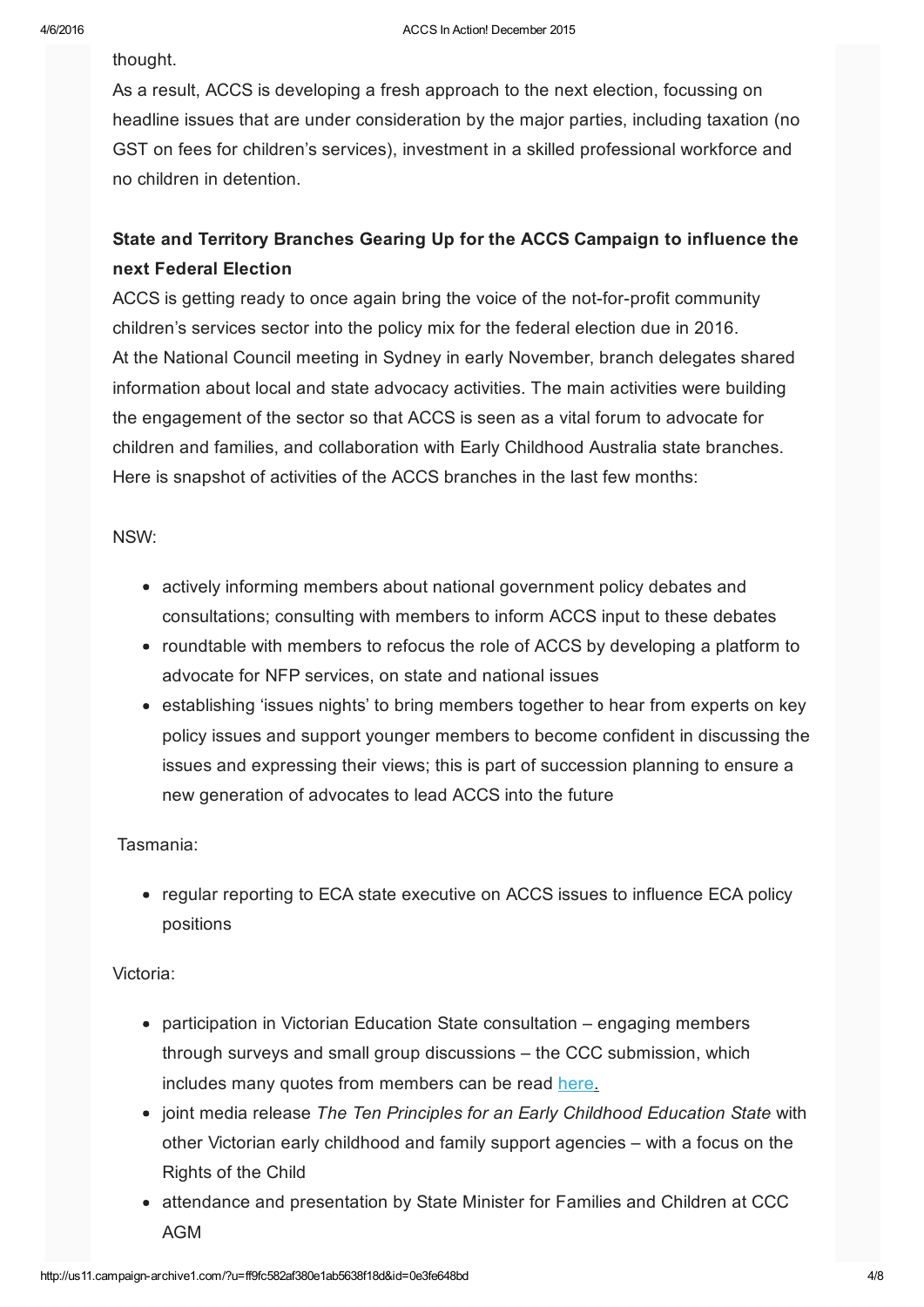- ongoing advocacy on state and federal issues through meetings with state and federal government departments
- work with the state Department of Education and Training to develop resources for schools to support delivery of Outside School Hours Care services on school sites
- engaging members through presenting CCC and ACCS reports to a quarterly coordinators' forum

WA:

- informal collaboration with ECA WA branch
- actively promoting member participation in ACCS national activities

#### VOCATIONAL EDUCATION UPDATE

ACCS is actively supporting the application of the new organization, SkillsIQ, to operate as a skills service organisation to replace the Community Services and Health Industry Skills Council.

Brian Newman of the Victorian branch has been formally appointed as the ACCS representative on the Industry Skills Council Advisory Committee. He provided the following update:

## Report to ACCS on Community Services and Health Industries Skills Council activities

Brian Newman, ACCS Rep (b.newman@unimelb.edu.au)

On 7<sup>th</sup> October I attended a briefing by the new Australian Industry and Skills Committee (AISC) at Melbourne airport, as ACCS representative on the Industry Reference Group (IRG) of CSHISC. The event was presented by the chair of the new AISC John Pollaers, and was attended by people from a diverse range of IRCs, from right across industry sectors, from abattoirs to massage therapists.

The purpose of the day was to explain how the new system will work as the current Industry Skills Councils will cease to exist at the end of the year. They are to be replaced by Industry Reference Committees (IRCs), but they're not even sure how many of them there actually are! Community Services and Health Industries Skills Council (CSHISC) has a number of IRGs because it covers such a diverse range of employment areas. Their IRGs are the equivalent to IRCs! Supporting the IRCs will be Skills Service Organisations (SSOs), who will be the people doing the actual work of developing training packages etc. One problem that emerged is that many IRCs are not formally constituted so would not be able to contract the SSO to undertake work. The other key issue that seemed to emerge was a consensus that employee (ie union) representation was a key to the success of IRCs and Skills Councils, even though new structure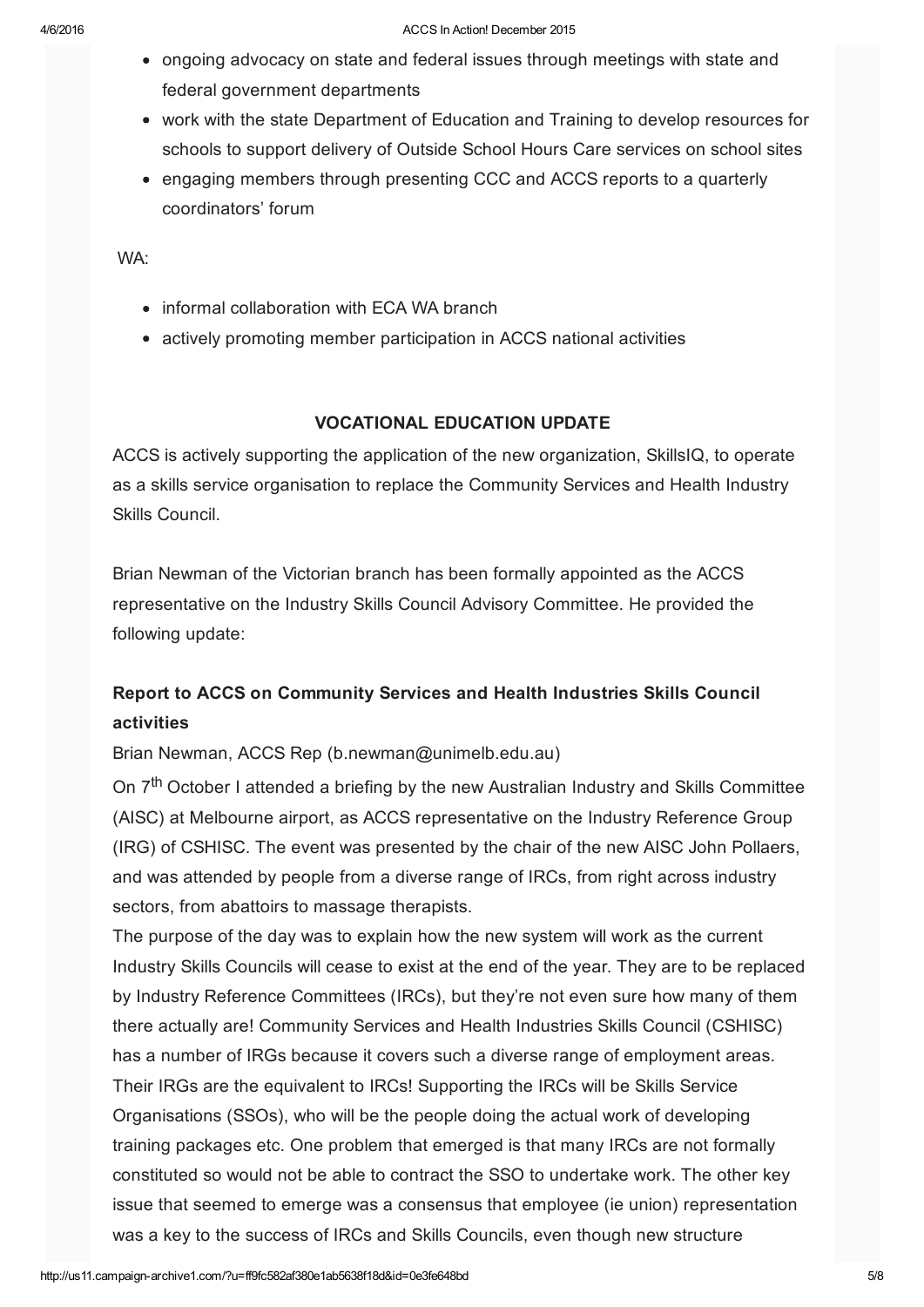#### 4/6/2016 ACCS In Action! December 2015

apparently only really refers to industry representation, and not employee and employer representation.

Another issue raised was how to ensure that there is the right spread of IRCs to meet the needs of the various employment sectors, and again there seemed to be no plan for this. They kept pushing the idea the IRCs were to be 'the bosses' and the SSOs are intended to be 'the workers', who will do as they are told. It seemed that in some sectors the bureaucrats have more power than the industry and employee reps, but this wasn't explicitly discussed.

CSHISC is at the round two interview stage for becoming one of the new SSOs, so everything is in waiting. My impression is that there is a huge amount of work to be done before the end of the year to ensure that structures are in place to maintain the importance of skills training for 'industry'.

On 15 October I participated by phone in the final meeting of CSHISC's Training Package Advisory Committee (TPAC). The primary purpose of the meeting was to sign off on a number of revised health training packages, however there was also some discussion of other relevant matters.

One issue discussed was concern about the ASQA report on Early Childhood Workforce Training. The report covered both the old and the new training packages, so was unable to identify whether the new training package addressed concerns about the old package. In particular, the new package prescribes hours in the workplace for particular competencies, and also the number of times and circumstances that particular tasks need to be demonstrated. However, the report doesn't assess whether this has worked, and rather conflates all its criticisms into general statements. Dorothy Rao from CSHISC has raised this with ASQA but they do not appear to be interested in doing any *further work to see if the new package has addressed the concerns. She expressed interest in working with ACCS to pursue this matter, and I think it would be useful.* One particular issue that struck me in the ASQA report is that according to the Australian Qualifications Framework (AQF) a Certificate III level qualification is supposed to take from one to two years to complete, but the Certificate III in ECEC is typically delivered in around 6 months, and often in a much shorter time. But no one will fund a two year Certificate III even though that's what it is supposed to be.

This aligns with my belief that the skills requirements for ECEC qualifications are far higher than where they currently sit. For example critical reflection only gets mentioned at a Masters level in the AQF even though it is a requirement of the NQF, presumably expected from all educators, including those with Certificate III level qualifications. It was also useful to have ASQA confirm in a letter to ACCS that all the RTOs that were ultimately non-compliant from their audit were for-profit providers, although this was not mentioned in their report. Given the extensive government funding for ECEC training, *perhaps we should be asking that such funding only go to not for profit bodies.* One other issue raised is the discussion is that a number of countries require *on-the-job*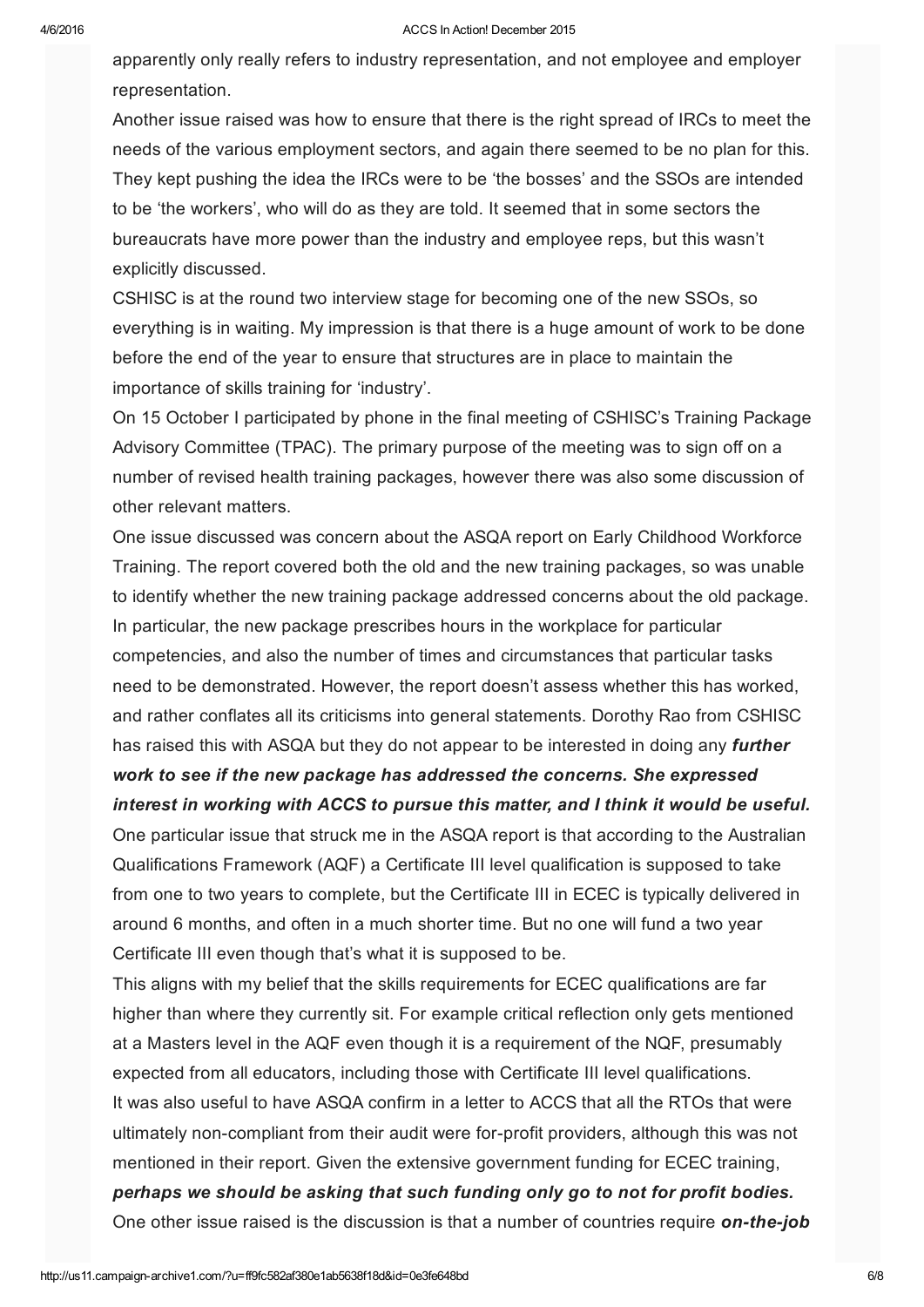*assessment to be conducted by independent assessors*, and not RTOs themselves. This could help ensure more consistency in expected standards. *Perhaps this is an idea ACCS should be promoting.*

#### ACCS BRANCH REPORTS

#### **WA**

- Mostly business as usual with Care West continuing to carry the WA ACCS banner
- There is a noticeable gap being identified between those services that are working very well with the NQF and implementing the quality improvement plan as part of their day-to-day practice and those that do not. This gap is widening with those that aren't focusing on the quality improvement plan falling further and further behind in quality outcomes the children
- The divide between education and care continues with long day care centres not being able to access Universal Access funds to deliver a preschool program

#### **VIC**

- Coming to the first year of a new Labor state governments and drawing to the conclusion of state education consultations
- The state branch continues to focus on increased advocacy about kindergarten programs being delivered in long day care centres and the success of this is reflected in Victorian government funding initiatives to help preschool programs to be delivered in long day care. There is also state funding to supplement the cost of employing an early childhood teacher in long day care centres to deliver the kindergarten program
- The Victorian government continues to be interested in outcomes for vulnerable children and has established a Ministerial Advisory Council. Congratulations to Anne Kennedy, Chair of the Victorian branch who has been appointed to this Council and brings a strong focus on ECEC including children aged from birth to less than three years
- As part of the state's vulnerable children strategy the Department of Education has identified preferred ECEC providers where the Department will prepay for places at specific centres to be made available for emergency places for families in need.

#### TAS

- The State review of the Education Act should be publicly available in March 2016
- Almost 80% of ECEC services have received an assessment and rating visit, Tassie is leading the nation in A&R completion
- Increased pressure for not-for-profit children's services to be paying commercial rents in properties that they do not own, including tendering services to the